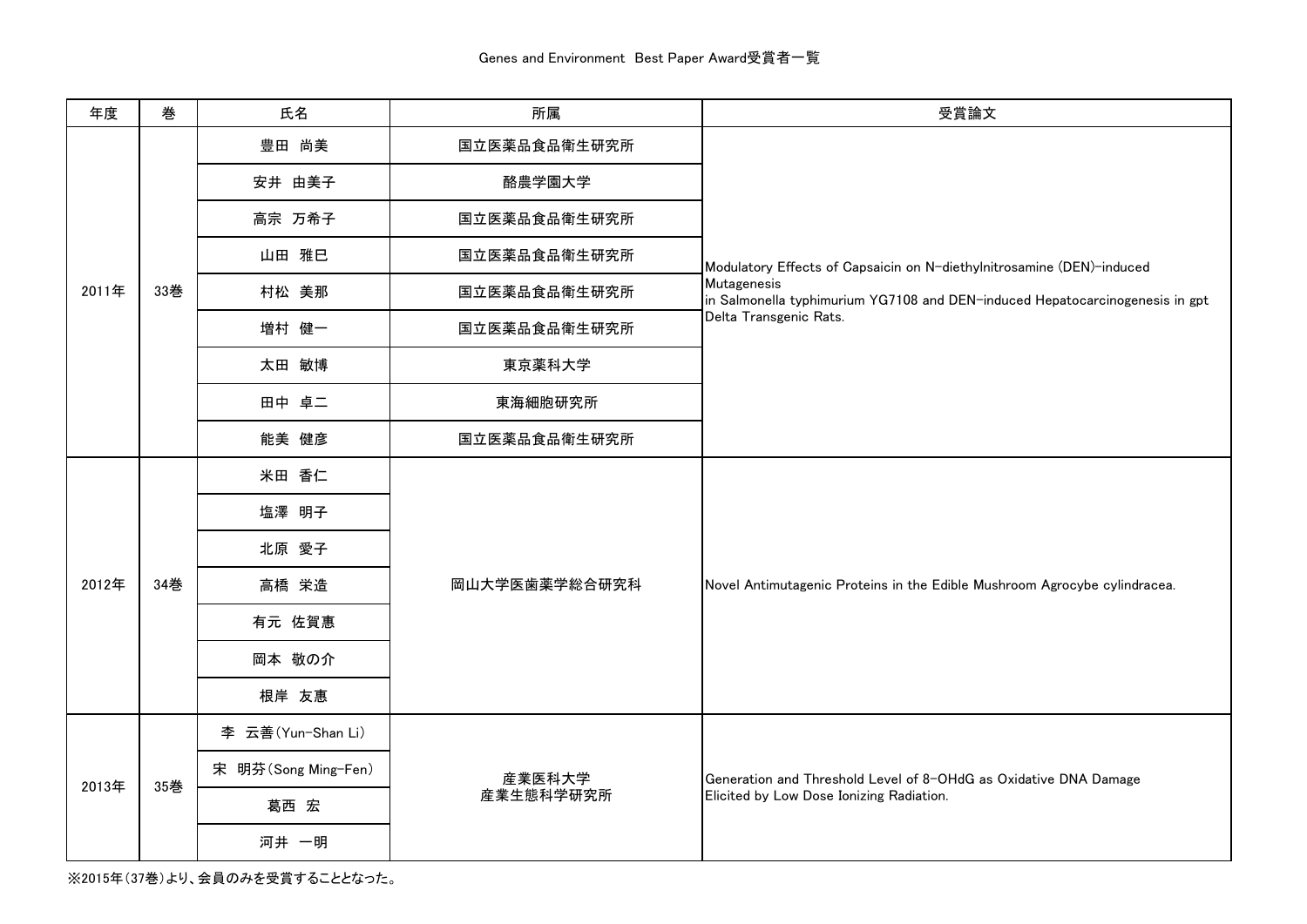| 年度    | 巻   | 氏名                   | 所属                            | 受賞論文                                                                                                  |
|-------|-----|----------------------|-------------------------------|-------------------------------------------------------------------------------------------------------|
| 2014年 | 36巻 | 松田 俊                 | 京都大学工学研究科附属<br>流域圏総合環境質研究センター | An Easy-to-use Genotoxicity Assay Using EGFP-MDC1-expressing Human Cells.                             |
|       |     | 松田 涼                 |                               |                                                                                                       |
|       |     | 松田 陽子                |                               |                                                                                                       |
|       |     | 柳澤 信也                |                               |                                                                                                       |
|       |     | 井倉 正枝                |                               |                                                                                                       |
|       |     | 井倉 毅                 |                               |                                                                                                       |
|       |     | 松田 知成                |                               |                                                                                                       |
|       | 37巻 | Souleymane Coulibaly | 京都薬科大学                        | Long-range transport of mutagens and other air pollutants from mainland East Asia<br>to western Japan |
|       |     | 南 嘉輝                 | 三重県立志摩病院                      |                                                                                                       |
|       |     | 阿部 真帆                | 京都薬科大学                        |                                                                                                       |
|       |     | 長谷井 友尋               | 京都薬科大学                        |                                                                                                       |
| 2015年 |     | 浅川 大地                | 大阪市立環境科学研究所                   |                                                                                                       |
|       |     | 渡部 仁成                | 鳥取大学                          |                                                                                                       |
|       |     | 本多 奈保子               | 園田学園女子大学                      |                                                                                                       |
|       |     | 若林 敬二                | 静岡県立大学                        |                                                                                                       |
|       |     | 渡辺 徹志                | 京都薬科大学                        |                                                                                                       |
| 2016年 | 38巻 | 佐々 彰                 | 千葉大学大学院                       | Mutagenic consequences of cytosine alterations site-specifically embedded in the<br>human genome.     |
|       |     | 兼丸 祐紀                | JTたばこ中央研究所                    |                                                                                                       |
|       |     | 本間 正充                | 国立医薬品食品衛生研究所                  |                                                                                                       |
|       |     | 安井 学                 | 国立医薬品食品衛生研究所                  |                                                                                                       |

※2015年(37巻)より、会員のみを受賞することとなった。